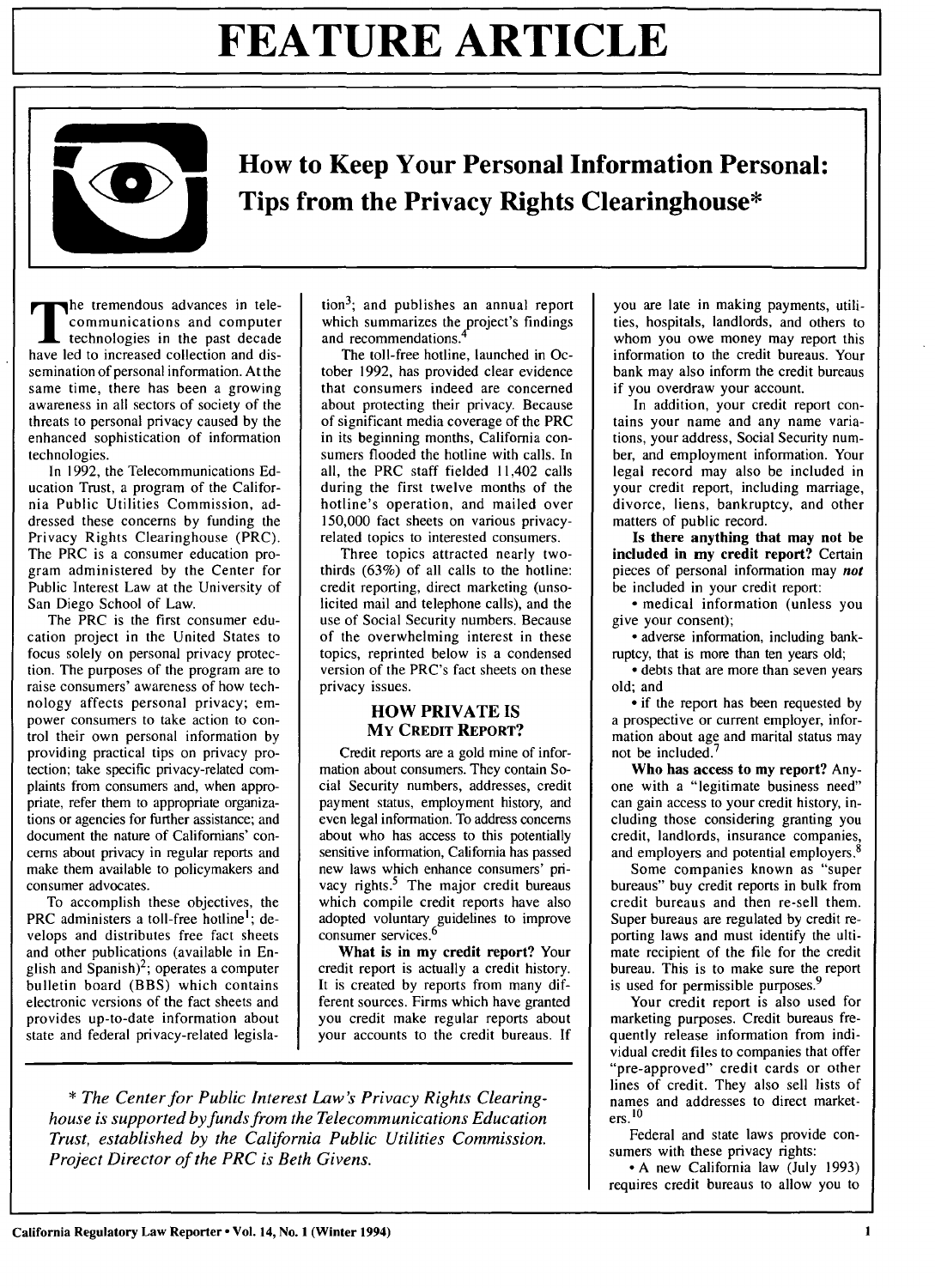

"opt out" of pre-approved credit and other marketing offers.<sup>11</sup> The credit bureaus must provide a toll-free number you can call to ask to be removed from these lists. You may also notify the credit bureaus in writing. **To** have your name removed from lists sold to credit grantors and marketers, contact the three major credit reporting companies (TRW, Equifax, and TransUnion) at the addresses listed below.<sup>12</sup>

\*If your credit report is used for employment purposes, you must be notified in writing and offered a free copy **of** your report.1<sup>3</sup>

**-** You have the right to know who has inquired about your credit file or requested your report over the last six months. $14$  The names of inquirers are listed on your credit report.

How can **I find out what is in my** credit report? At your request, credit bureaus must provide you with a copy of your own credit report.<sup>15</sup> You can obtain a copy of your credit report by contacting each of the three major credit bureaus at the addresses listed below. <sup>16</sup> TRW will give you one free copy of your credit report per year. There may be a fee for ordering your report from Equifax and TransUnion. However, California law requires the charge to be no more than  $$8.<sup>17</sup>$  If you have been denied credit based on information in your report, the credit bureau must provide you with a free copy upon request.<sup>18</sup> After the credit bureau receives your request, it must mail a copy of your report to you within five working days.<sup>19</sup>

**How will I** know **if there** is **negative information in my report?** In the past, if your credit report contained negative information, you probably would not find out about it until you were turned down for credit or ordered a copy of your report. Now, a new state law requires that creditors tell you before putting negative information into your file. $20$  After you have been notified, however, the creditor may report additional negative information about that transaction or line of credit without giving you any further warning.

If you disagree with a creditor's report of negative information, the creditor must put a notice of that dispute in your file.<sup>21</sup>

What can I do **if there are errors** in **my report?** Credit bureaus are regulated under the California Consumer Credit Reporting Agencies Act<sup>22</sup> and the federal Fair Credit Reporting Act.<sup>23</sup> These laws specify that you have a right to have errors corrected. Credit reports list an address and/or a phone number to enable you to request an investigation of inaccurate information.

Once you have notified a credit bureau of your dispute, it has **30** days to investigate. $24$  The bureau must consider all the relevant evidence you give it, and errors must be corrected. If you ask the credit bureau to do so, it must send a corrected report to anyone who has requested your file in the past six months and to anyone who has requested it in the last two years in relation to employ $m$ ent.<sup>25</sup>

If you disagree with the result of the credit bureau's investigation, you have the right to submit a 100-word explanation of the discrepancy. The credit bureau must include that information in your file. <sup>26</sup>

Some consumers who have had errors in their credit report corrected find the incorrect information reappears in their files at a later date. California law now requires credit granting companies and credit bureaus to establish a system to handle this problem.<sup>27</sup> However, even if you have had errors in your report corrected, it is wise to periodically check your credit report to make sure the errors do not reappear.

**Can** I **have negative information** deleted **if the entry is not an error?** Negative information in your credit report usually can be removed only by maintaining a good credit record over a number of years. Companies or individuals promising quick fixes are almost always fraudulent.

For help in re-establishing good credit, the Consumer Credit Counseling Service may be able to assist you. This nonprofit group has offices in most cities. To find the office nearest you, call (800) 388-2227. Beware of other credit repair services. Generally they promise a lot, charge a lot, and deliver very little.

**What** is **the difference between a credit report and an investigative consumer report? Some credit** bureaus and "super bureaus" provide investigative consumer reports which are much more detailed than credit reports. Among those using these reports are insurance companies, employers, and landlords. Investigative reports can contain information on your character, reputation, personal characteristics, and lifestyle. This information may be gathered through personal interviews with neighbors, friends, associates, or acquaintances, as well as a search of public documents such as property and court records.

Because the information in these reports is so detailed and may be sensitive, both federal and state law require the person who orders the investigative report to inform the subject of the report. <sup>28</sup>

However, there are times when an employer does not have to tell an employee that he or she is the subject of an investigative report. This includes when the report is to be used to consider promoting or firing an employee or when an employee is being investigated for possible criminal activity.<sup>29</sup>

You have the same rights to correct and dispute incorrect or incomplete information in an investigative report as you have in a credit report.

**For more information** on credit and banking, contact the organizations listed<br>below.<sup>30</sup> They have developed several informative brochures on these topics. Or contact the Privacy Rights Clearinghouse hotline at (800) 773-7748.

#### TELEMARKETING: **WHATEVER HAPPENED TO A QUIET EVENING AT HOME?**

Most people have experienced itthat annoying ring of the phone just as dinner goes on the table. When you answer, you find it's not a call from a friend or family member, or even from work. It's someone calling to sell you something-a telemarketer.

**How did** they get my **number?** Telemarketers get your number in several ways:

\* **If** your number is listed in the telephone book, they simply may have looked in the white pages.

**-** Several companies compile national phone directories. These companies use local phone books from all over the country as well as other sources to compile these databases.

**-** The phone company and other businesses also publish directories which list people **by** street address or phone number rather than name. Telemarketers frequently use these "street address directories" when they want to call specific neighborhoods. **If** you are listed in the phone book, you are almost certainly in street address directories, also referred to as "reverse directories."

**-** Another common way telemarketers obtain your phone number is when you inadvertently give it to them. **If** you sign up for a contest or drawing, a phone number is usually requested. Such giveaway promotions may have less to do with gifts than they do with obtaining your number for a sales pitch. **If** your phone number is printed on your checks, your name, address, and phone number can easily be copied and entered into computerized mailing/telephone lists.

**- "800"** and **"900"** numbers are another way for telemarketers to obtain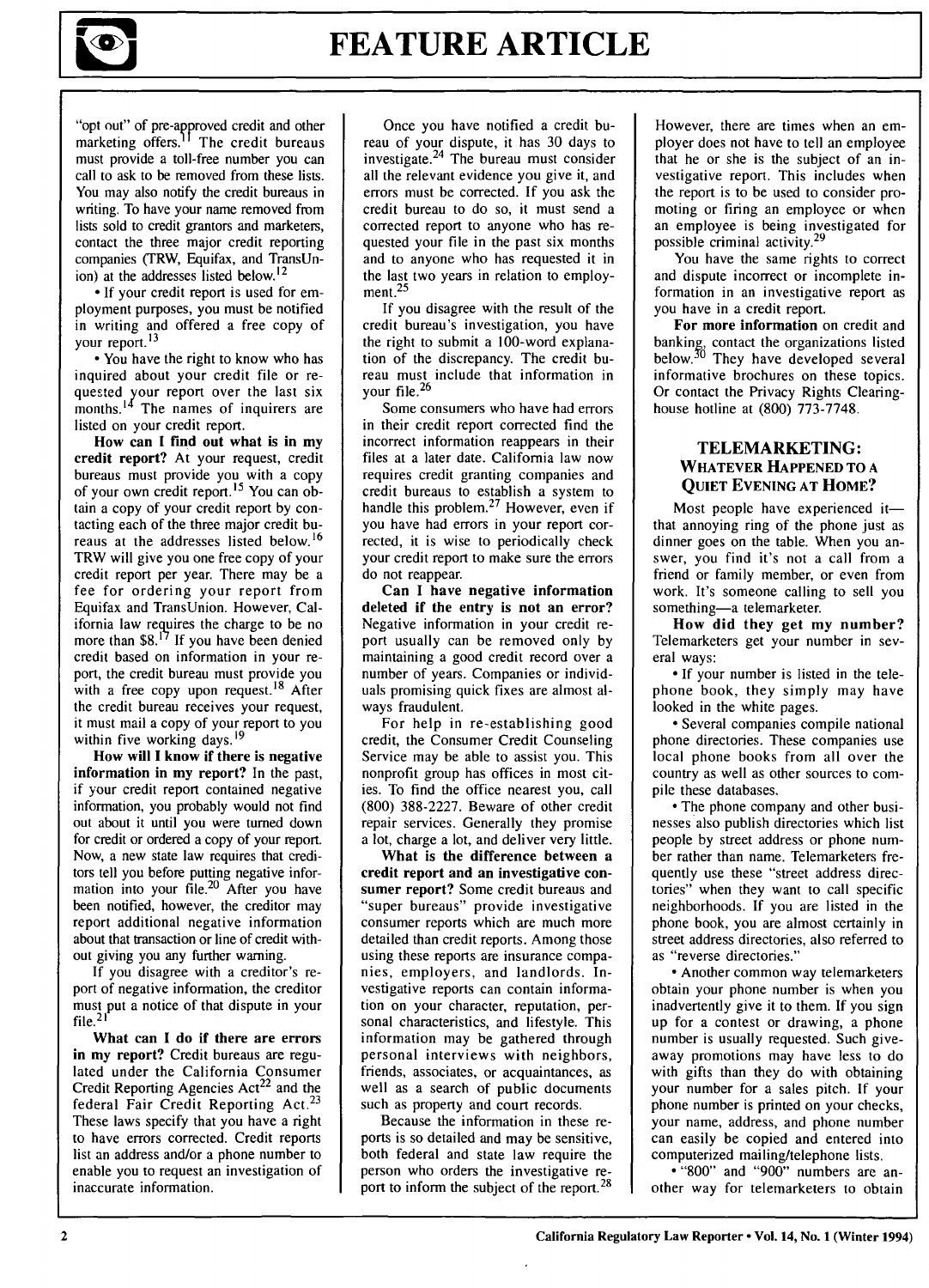

your phone number. When you call these numbers, your phone number may be captured with a system called "Automatic Number Identification" (ANI). ANI uses equipment which automatically identifies and stores the number from which you are dialing. By matching your phone number with other computerized lists and street directories, your name and address can often be discovered.

**-** Automatic dialing devices are able to determine all possible phone number combinations-even unlisted numbersand dial them much more rapidly than any person can. They must be programmed to avoid calling emergency numbers, hospitals, cellular telephones and pagers.

**How can I** stop sales calls? It is difficult to completely eliminate sales phone calls. However, you can dramatically decrease the number of calls you receive by taking the following steps:

**-** Screen your calls with an answering machine.

**-** Get an unlisted phone number. There are advantages to being listed in the phone book. But if you are tired of being called by telemarketers, having an unlisted number can decrease the volume of calls considerably. Phone companies usually charge a small fee for unlisted numbers. To request an unlisted number, call the business office of your local phone company.

**-** Call the phone company's business office and request that your listing be removed from the phone company's street address directory.

**-** Write to the major companies that compile street address directories and request that your listing be removed.<sup>31</sup>

**-** Be aware of ways that you inadvertently release your number. Don't have your phone number printed on your checks. Consider providing your work number when you must give a number. Be sure the requestor has a reasonable need to obtain your number. For example, mail order firms and warranty cards frequently ask for your phone number but have no compelling reason to do so.

**-** When calling an "800" or "900" number, tell the representative that you do not want your name, address, or phone number rented or sold to others. Also, tell them if you do not want them to call you.

**-** The major telemarketing firms participate in the Direct Marketing Association's (DMA) Telephone Preference Service. When you sign up for this service, your name will be added to the DMA's "don't call" list. Send your name, address, and phone number (including your area code) to Telephone Preference Service, Direct Marketing Association, P.O. Box 9014, Farmingdale, NY 11735.

**Are there** any **laws about telemarket**ing? Yes, both state and federal laws regulate telephone solicitations. $32$ 

**-** The Federal Communications Commission requires telemarketers to maintain "do not call" lists of all persons who do not want to be contacted, and to take your name off their list if you ask them to do so.<sup>33</sup> If you are called again, after you have asked to be removed from a telemarketer's list, you can lodge a complaint with the Federal Communications Commission and/or file suit in small claims court. Nonprofit and tax-exempt organizations are not required to keep "do not call" lists.<sup>34</sup>

**-** Telemarketers may make calls only between 8:00 a.m. and 9:00 p.m., unless you have authorized the business to contact you at another hour.

- California law currently bans taperecorded sales messages unless a "live" operator first asks permission to play the taped message. $35$  The operator must state the nature of the call and the name, address, and telephone number of the business; the caller must also inquire if the person consents to hear the pre-recorded message. Companies may use recorded messages when they contact established customers or if you have requested their call.

**-** Fax machines may not be used for unsolicited ads (also known as "junk fax"), except to established customers, unless the company has established a toll-free number for the recipient to call to request that no more fax messages be sent. $36$ 

**How can I discourage telemarketers?** We have found it effective to say, **"I** never buy anything over the phone. Please take me off your list." **By** emphasizing that as a matter of principle you never make a purchase when contacted **by** phone, many telemarketers will remove you **from** their lists. Also, let telemarketers know you are aware of the **FCC** regulations requiring them to take you off their lists if you **re**quest it.

**How can I** lodge a complaint **against** a telemarketer? Contact the Public Inquiry Unit of the California Attorney General's Office at P.O. Box 944255, Sacramento, CA 94244-2550 or (800) 952- 5225.

Certain categories of telemarketers doing business in California must regis-<br>ter with the Attorney General's Office.<sup>37</sup> The types of telemarketers covered by this law include companies offering prizes, investments (including metals and coins), office supplies, and items

below normal cost. If you want information on a specific telemarketing company, call the Telemarketing Unit of the state Attorney General's Office at (213) 897-2631. Or mail your complaint to the Attorney General's Office at the address listed above.

#### **JUNK MAIL:** How **DID** THEY **ALL GET My ADDRESS?**

While your mother may have told you that a person's mail is private, in this day of computerized mailing lists, your name and address certainly aren't. Chances are, your mailbox is overflowing with catalogs, sale notices, prize offers, and other "deals" which you never requested and may not want.

**If** you do not want others to have **ac**cess to your name, address, and buying habits, or if you are tired of throwing away unwanted mail, you can take several steps to delete your name from these mailing lists. You must be persistent **(be**cause companies are not required to remove your name from their mailing lists simply because you ask them to), and you won't get rid of it all. But you can substantially reduce the amount of junk mail you receive.

**How did I** get on these lists in the first place? **How can I** get **off?** Every time you provide your name and address to receive a product or service, there's a good chance your name is being added to one or more mailing lists. When you buy a car, have a baby, make a purchase from a catalog, give money to a charity, or fill out a product registration card, your name is likely to be entered into a computer database.

*- Public Records.* When you make virtually **any** major lifestyle change, a government agency records the event. Many such files are open to the public, including birth certificates, marriage licenses, home sales records, and the Post Office's change of address form. Public records are one way companies selling baby items, for example, can mail advertisements to new parents just days after the birth of a child.

You usually cannot have government records about you kept confidential. Therefore, contact companies individually when they put you on a mailing list compiled from public records. For example, if you buy a house and receive home improvement and insurance solicitations you do not want, you can do three things: **(1)** write to the company and ask to be taken off its mailing list; (2) envelopes with **"Ad**dress Correction Requested" or "Return Postage Guaranteed" can be returned *unopened* **by** writing "Refused-Return to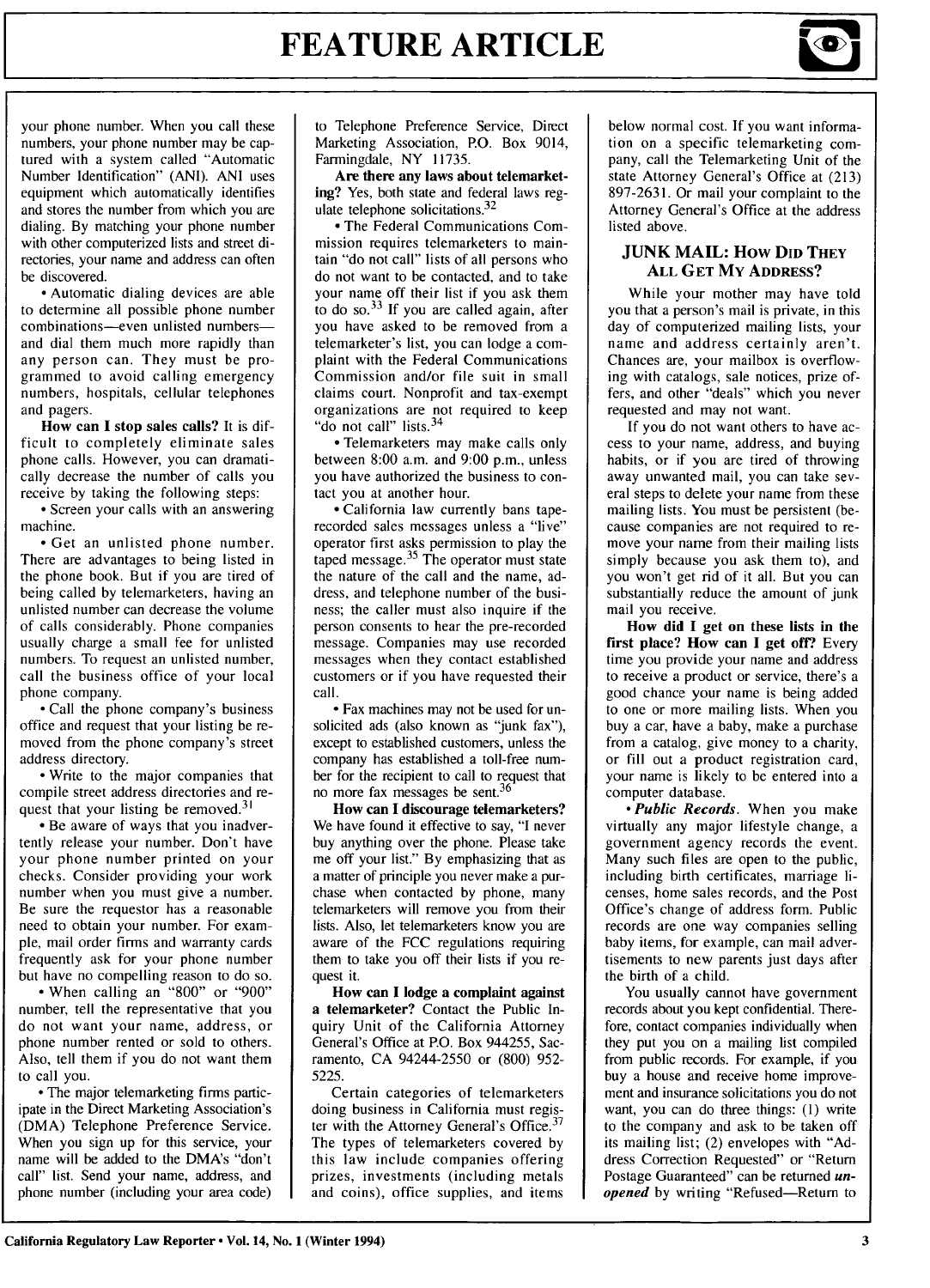

Sender" on the envelope (the company will have to pay the return postage); and (3) if there is a postage-paid return envelope, put all of the information in the return envelope with a note stating that you wish to have your name removed from the mailing list.

The Post Office makes its change of address file available to major mailing list companies. $38$  To avoid receiving solicitations aimed at "new movers," contact friends, family, and companies with whom you do business directly and do not fill out the Post Office's change of address form.

*- Mail Order, Credit Cards, and Magazines.* If your name is on the mailing list of one mail order company, it is likely on the lists of several. Most mail order firms "rent" their mailing list to other businesses. Many credit card companies also rent their mailing lists, as do magazines. Therefore, if you subscribe to a cooking magazine, you may find yourself receiving mail order catalogs for kitchen supplies and food specialties.

To remove your name from some of these lists, write to the Direct Marketing Association's (DMA) Mail Preference Service, P.O. Box 9008, Farmingdale, NY 11735. Tell the DMA you do not want to receive catalogs and other promotional material through the mail. They will put your name into the "delete" file which is sent to the DMA's member organizations four times a year.

Companies which are not members of DMA must be contacted directly. Notify the company's customer service department and request that your name and address not be provided to other companies. Be sure to contact magazines to which you subscribe as well as charities, nonprofit organizations, and community groups to which you have either donated money or joined.

Many credit card companies will delete your name from the lists they rent and sometimes even from the list they use to send their own promotional materials to their customers. (They will, however, continue to send you your bill.) Write to the customer service department and request that your name be removed from the lists they rent to others and from their "in-house" mailing list.

Effective July 1, 1994, California law requires credit card issuers to provide written notice to all cardholders prior to disclosing marketing information which identifies individual consumers. Cardholders must be given an option to refuse disclosure of their personal information, either through a written form or a tollfree telephone number.<sup>39</sup>

*- Credit Bureaus.* Companies with whom you do business provide information to credit bureaus on how much you owe, how promptly you pay your bills, and the types of purchases you make. While many credit bureaus rent lists, they do not disclose specific information such as what you owe or to whom. Rather, they compile lists based on consumer characteristics. An example would be a list of people who have an income of over \$30,000 a year, use credit cards, and pay their bills on time. If you fall into a category such as this, you may receive "pre-approved" credit card offers in the mail.

To reduce mail generated from these sources, contact the three major credit reporting firms and ask them to remove your name from their marketing mailing lists.<sup>40</sup>

*- Registration Cards.* Be aware that warranty or "product registration" cards have less to do with warranties than they do with mailing lists. These cards may ask you what hobbies you have, how many people are in your household, and your household income-information the company obviously does not need to guarantee the product.

Such registration cards are generally not mailed to the company that manufactured the product, but to a post office box of the National Demographics and Lifestyles Company in Denver, Colorado. This company compiles buyer profiles and sells the information to other companies for marketing purposes.

To reduce mail stemming from this source, don't fill out the product registration card when you buy a product. In most cases, your receipt ensures that you are covered by the warranty if the product is defective. If you decide to send the registration card, include only minimal information, such as name, address, date of purchase, and product serial number. (For some products, you may want the company to have a record of your purchase in case there is a safety recall.)

Also, write to National Demographics and Lifestyles and ask them to delete you from their mailing lists.<sup>41</sup>

*- Price Scanners.* A new way of compiling mailing lists and buyer profiles is through price scanners. Scanners help businesses keep track of their inventory and speed service at the check-out counter. They can also be used to link your name to your purchases, especially if you are using the store's "buyers' club" card. When this card is "swiped" through the card reader at the check-out stand, your name and address (which are

stored in the card's magnetic strip) are matched against a record of the scanned items. Stores generally offer product discounts as an incentive to use the card.

The store may use this information to mail coupons and other special offers to you and share the information with product manufacturers. So, for example, if you buy one type of soda at the grocery store, you might receive coupons from a rival soft drink company to induce you to switch brands.

If you do not want information compiled about your personal buying habits through the use of price scanners, don't participate in the store's "buyers' club." You may also want to pay cash at businesses which use scanners, since technology may allow the company to store your name and address if you pay by check or credit card.

*\*Phone* Books. If you are listed in the white pages of the telephone book, your name, address, and phone number are-for all practical purposes-public record. Mailing list companies collect this information and sell it to mail order companies and marketing firms. In addition to the white pages, the phone company and other companies compile directories organized by address and phone number rather than by name. If you are listed in the white pages, you are also in one or more of these "street address directories."

If you are concerned about keeping your name and address private, consider having an unlisted number. Or request that the local phone company publish just your name and phone number and omit your address. In addition, ask the phone company to remove your listing from its "street address directory." Also, write to the major "street address directory" companies and request that your listing be removed. <sup>42</sup>

*, Mailing List Companies.* A number of companies purchase and collect information from government records, telephone books, association membership rosters, and other sources. They compile mailing lists and sell them for marketing purposes. To be removed from the lists of the major companies that sell mailing lists, write to the firms listed below. $43$ 

*• Fliers and Advertising Supplements.* The most common types of unsolicited mail are the packets of advertising fliers that are delivered to mailboxes each week. They are addressed to "resident" and usually contain ads for local businesses like pizza parlors and auto repair services.

If you do not want to receive these fliers, you can contact the company that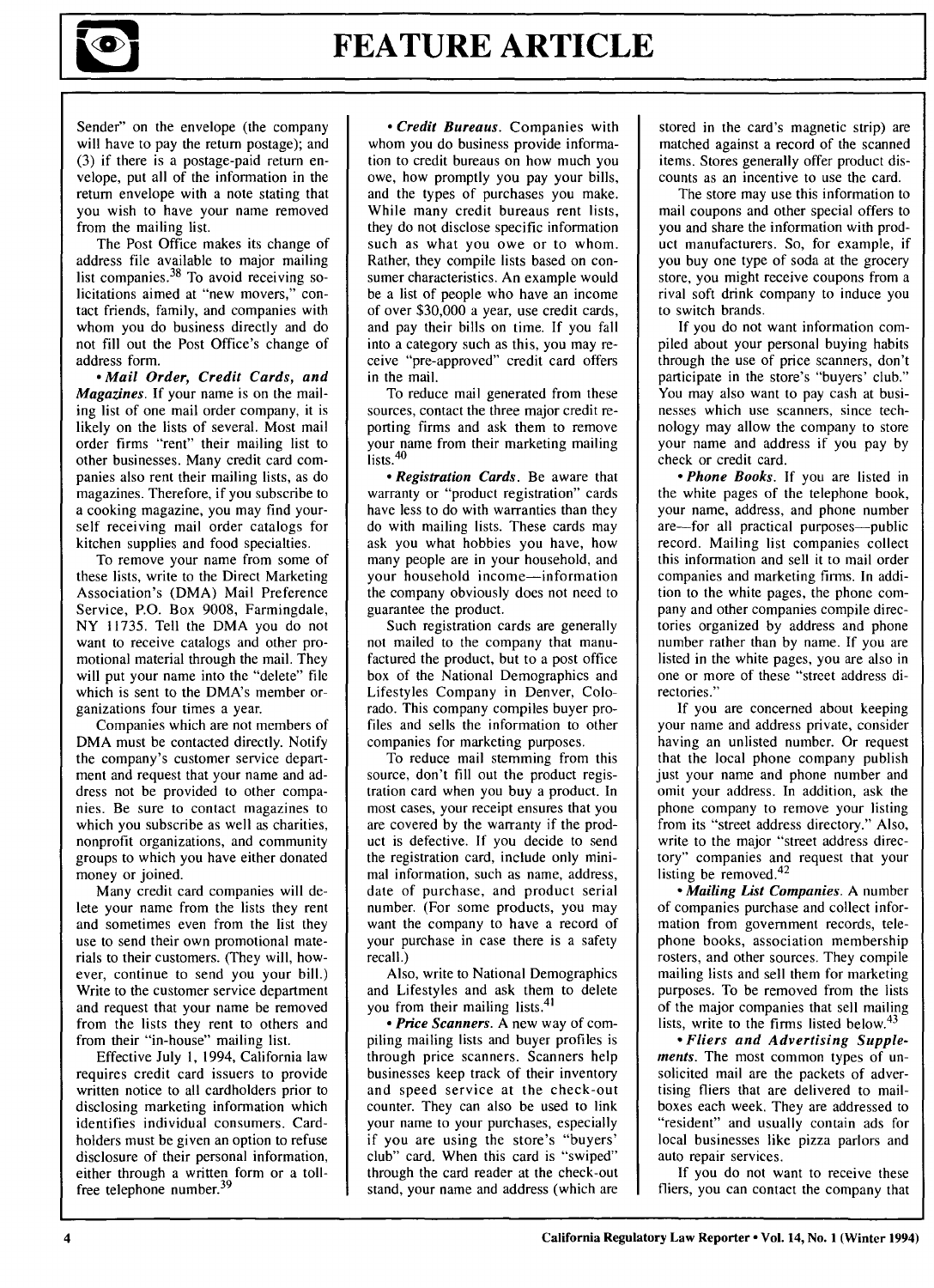

is responsible for delivering them and request to be taken off the distribution list. Here are some tips for reducing this form of "junk mail":

**(1)** Look for the postcard that accompanies the fliers. It will have your address printed on it. Some postcards contain pictures of missing children. Find the "bulk rate" postage mark above and to the right of your mailing address. You will see the name of the company that distributes the fliers next to this postage mark. Contact the company in writing or by telephone and request that your address be taken off the distribution list. When making a written request, send a copy of your mailing label along with the letter.

(2) If you cannot find a postcard, then look for a mailing label attached directly to the flier. You will see the name of the distribution company near your mailing address. Contact that company to request that your name be removed from the distribution list.

(3) It may take four to eight weeks before you notice that you are no longer receiving the packets of advertising fliers. You may have to notify the distribution company more than once to make sure that your address has been removed from the mailing list.

(4) If the distribution company cannot or will not remove your address from its mailing list, contact the Privacy Rights Clearinghouse. We want to know which companies do not honor consumers' requests.

What if **I** only want **to** stop part of my junk mail? Junk mail is only junk when you don't want to receive it. You may want to be on some mailing lists.

If you want to receive some of this mail, *do not* contact the Direct Marketing Association and ask to be taken off all mailing lists. Rather, notify companies individually and tell them you want your name removed from their lists. Also, tell the companies you do business with to keep your name and address private. A growing number of businesses which rent their mailing lists are including statements in their catalogs to let you know you have this option.

For more information, join the Stop Junk Mail Association. The **SJMA** provides a mailing list name deletion service for its members and lobbies on behalf of postal privacy rights.<sup>44</sup>

#### **MY SOCIAL SECURITY NUMBER: How SECURE IS IT?**

When Social Security numbers were first issued in **1936,** the federal government assured the public that use of the numbers would be limited to Social Security programs. Today, however, Social Security numbers are used for many purposes, including employee files, medical records, credit reports, and banking information. In fact, the Social Security number (SSN) is now required for dependents over one year of age, and is the most frequently used recordkeeping number in the United States.

**Why** is my Social Security **number** used so often as an identification number? Computer records have replaced paper filing systems in most businesses and government agencies. Since more than one person may share the same name, accurate retrieval of information works best if each file is assigned a unique number. Many businesses and government agencies believe the Social Security number is tailor-made for this purpose.

**Why** is it important to keep the Social Security number private? Banks and credit card companies are reporting an increase in SSN-related fraud. Even though the SSN offers advantages for identification and recordkeeping purposes, the widespread use of SSNs makes invasions of privacy and fraud easier to commit.

With the Social Security number accessible to so many people, it is relatively easy for someone to fraudulently use your SSN to assume your identity and gain access to your bank account, credit services, utility billing information, driving history, and other sources of personal information.

Your Social Security number is also frequently used as your identification number in a wide variety of computer databases, giving access to information you may want kept private and allowing an easy way of linking databases. Therefore, it is wise to limit access to your Social Security number whenever possible.

**Why** do financial transactions require my Social Security number? In **1961,** the Internal Revenue Service began using Social Security numbers as taxpayer identification numbers. <sup>45</sup> Therefore, SSNs are required on records of transactions in which the IRS is interested. That includes most banking, stock market, property, or other financial transactions as well as employment records. Since your Social Security number must be included on all of these sensitive financial documents, it is important to limit other uses of the number.

**Can my employer use** my Social Security number as an employee identification number? Yes. However, the Social Security Administration discourages employers from displaying Social Security numbers on documents that are viewed by other people, such as badges, parking permits, or on lists distributed to employees. Employers do, however, need each employee's Social Security number to report earnings and payroll taxes.

Am **I** required to give my Social Security number to government agencies? It depends upon the agency. Some government agencies, including the Internal Revenue Service, welfare offices, and the Department of Motor Vehicles, can require your Social Security number.46 Others may request the SSN in such a manner that you are led to believe you must provide it.

The Privacy Act of 1974 requires all government agencies-federal, state and local-which request Social Security numbers to provide a "disclosure" state-<br>ment on the form.<sup>47</sup> This statement tells you if you are required to provide your Social Security number or if it is optional, how the SSN will be used, and what will happen if you refuse to provide it.

If you are asked to give your Social Security number to a government agency and no disclosure statement is included on the form, complain and cite the Privacy Act.

**Can my school disclose my** Social Security number? Schools that receive federal funding must comply with the Family Educational Rights and Privacy Act  $(FERPA)<sup>48</sup>$  in order to retain their funding. One of FERPA's provisions requires written consent for the release of educational records or personally identifiable information. $49$  The courts have stated that Social Security numbers fall within this provision.<sup>50</sup>

FERPA applies to state colleges, universities, and technical schools that receive federal funding. An argument can be made that if such a school displays students' SSNs on identification cards or distributes class rosters or grades listings containing SSNs, it is violating FERPA. However, many schools and universities have not interpreted the law this way and continue to use SSNs as a student identifier. To succeed in obtaining an alternate number to the SSN, you will probably need to be persistent and cite the law.

When the school is a private institution, your only recourse is to work with the administration to change the policy or at least to let you use an alternate number as your student identification number.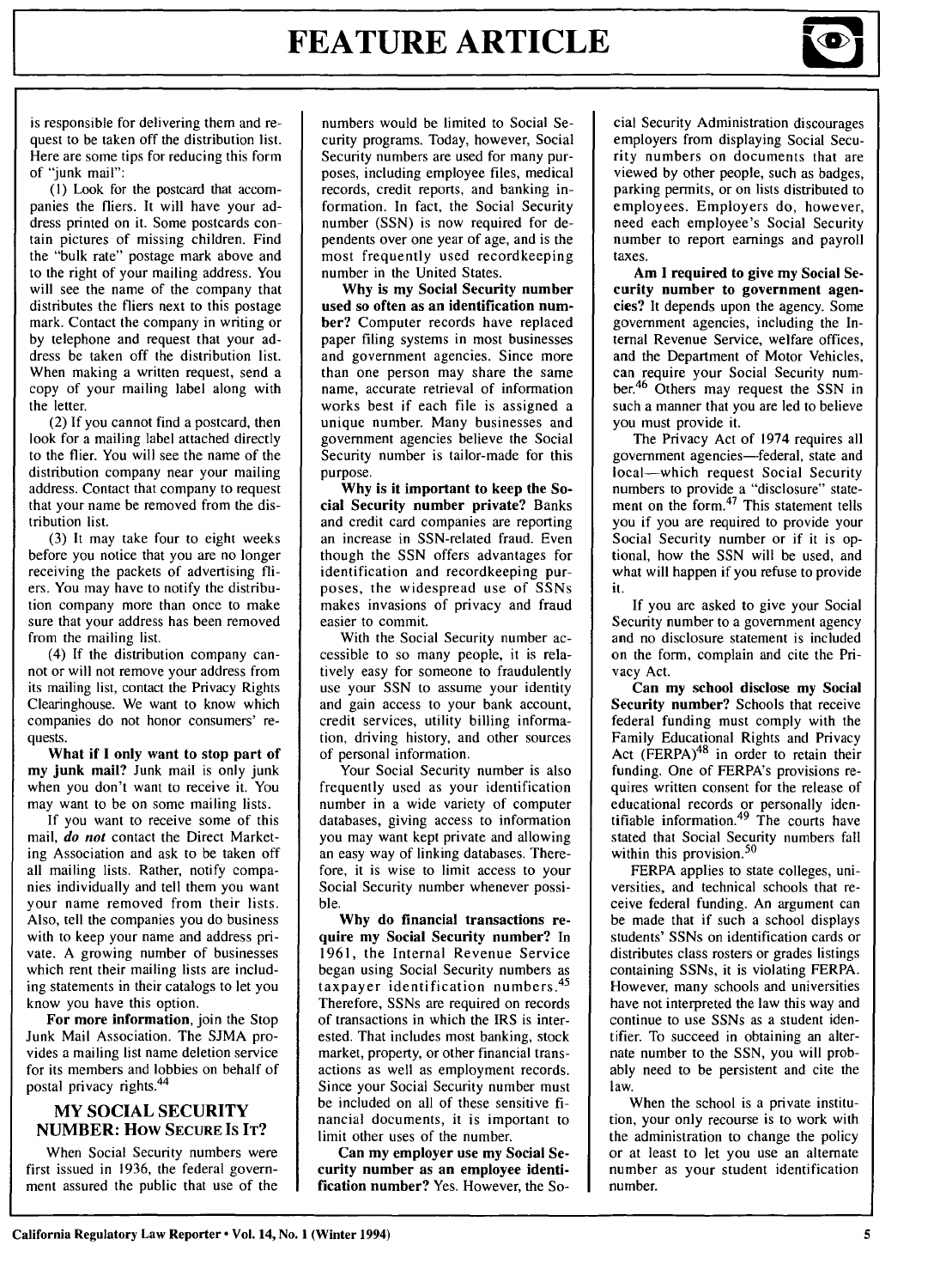

Social Security numbers may be obtained by colleges and universities for students who have university jobs and/or receive federal financial aid.

Public schools, colleges, and universities that ask for your SSN fall within the provisions of another federal law, the Privacy Act of  $1974$ , <sup>51</sup> This act requires such schools to provide a disclosure statement telling students how the Social Security number is used.<sup>52</sup> If you are required to provide your SSN, be sure to look for the school's disclosure statement. If one is not offered, you may want to file a complaint with the school, citing the Privacy Act.

**Do** I have to provide my Social Security number to private businesses? Usually, you are not legally compelled to provide your Social Security number to private businesses—including private health care providers and insurers-unless you are involved in a transaction in which the Internal Revenue Service requires notification.<sup>53</sup> (Medi-Cal and Medicare are government health plans and can require a Social Security number.)

There is no law, however, which prevents businesses from *requesting* your Social Security number, and there are few restrictions on what businesses can do with it. Also, even though you are not required to disclose your Social Security number, the business does not have to provide you with service if you refuse to release it.

If a business insists on knowing your Social Security number when you cannot see a reason for it, speak to an administrator who may be authorized to make an exception or who may know that company policy does not require it. If the company will not allow you to use an alternate number, you may want to take your business elsewhere.

Credit card applications usually request Social Security numbers. Your number is used primarily to verify your identity in situations where you have the same or a similar name to others. Although most credit grantors will insist on having your SSN, you may be able to find a credit grantor who will provide you credit without knowing your SSN, especially if you are persistent.

How can **I** avoid releasing my Social Security number? Here are some strategies to protect your Social Security number:

**\*** Adopt an active policy of not giving out your **SSN** unless you are convinced it is required or is to your benefit. Make people show you why it is needed.

**\*** Never print your Social Security number on your checks, business cards, address labels, or other identifying information. And do not carry your SSN card in your wallet, which could be lost or stolen. Attempt to resist merchants' requests to write your SSN onto your checks. Explain how you could become a victim of banking fraud if someone were to use your SSN and account number to gain access to your bank account.

-Request a copy of your Social Security file every three years to make certain the information in the file is correct. Contact the Social Security Administration at (800) 772-1213 to request an estimate of your Social Security earnings and benefits. If incorrect information is recorded, contact the Social Security Administration immediately. Someone may be fraudulently using your SSN number.

**-** If a private business requests your Social Security number:

**(1)** Leave the space for the Social Security number on the form blank or write "refused" in that space.

(2) Speak to someone in authority or write to the business and explain why you do not want your Social Security number used to identify you. If you do not receive satisfaction from the first person you contact, go to a person in the organization with more authority. Sometimes the first person you contacted has been told no more than to be sure the form is filled out completely.

(3) Insist that the company document its policy of requiring a Social Security number. If a written policy cannot be found or too much time is taken hunting for one, the business may allow you to use an alternate number.

(4) Ask why your Social Security number is requested and suggest alternatives.

(5) If the company insists on having your Social Security number, tell it you will take your business elsewhere. If the company persists, follow through on your promise.

(6) Utilities may not deny you service if you refuse to provide your Social Security number.<sup>54</sup> However, a deposit may be required if you will not provide the information.

(7) If your employer releases your Social Security number, you may want to explain why you object to its release. Most employers do not treat Social Security numbers as confidential information. But they may be willing to change their policy when they understand the twin dangers of invasion of privacy and fraud.

(8) If your bank, credit union, or other financial service provider uses your Social Security number as a per-

sonal identification number (PIN) or as the identifier for banking by phone, write a letter of complaint. Demand to have a different PIN and/or identification number assigned. Explain why the SSN is an extremely poor choice for a banking security or identification code.

**For more information,** the Social Security Administration can provide information on your Social Security file. Call (800) 772-1213 to learn how to request an estimate of your Social Security earnings and benefits. Or contact your local Social Security Administration office. The phone number is listed in the white pages of the phone book in the U.S. Government section.

You may also wish to contact Computer Professionals for Social Responsibility, a nonprofit organization that is actively involved in efforts to control the misuse of Social Security numbers. <sup>55</sup>

#### OTHER **FACT SHEETS AVAILABLE**

The Privacy Rights Clearinghouse has also published informative fact sheets on cordless and cellular telephones, harassing telephone calls, workplace privacy, medical information, wiretapping, and government records.<sup>56</sup> For free copies of these fact sheets, contact the PRC at (800) 773-PRIV.

#### ð

#### **ENDNOTES**

**1.** The PRC's toll-free hotline number is (800) 773-7748 (California only). 2. The PRC offers the following free

fact sheets and publications: *-About the Clearinghouse* (En

Referencia **Al** Centro De Los Derechos De La Privacía):

*- Cordless and Cellular Phones: Is Everybody Listening?* (Los Teléfonos Inalámbricos Y Celulares: ¿Está Todo El Mundo Escuchando?);

*- How to Put an End to Harassing Phone Calls* (Como Acabar Con Las Llamadas Telef6nicas Agresivas);

*-Junk Mail: How Did They All Get My Address?* (La Correspondencia Indeseable: ¿Cómo Consiguieron Mi Dirección?);

*- Telemarketing: Whatever Happened to a Quiet Evening at Home?* **(El** Mercadeo Telefónico: Ah, Qué Tiempos Aquellos Cuando Se Podia Estar Tranquilo En Casa);

*- How Private Is My Credit Report?* **QQu6** Tan Privado Es Mi Reporte De Crédito?);

*- Employee Monitoring: Is There Privacy in the Workplace?* (Monitoreo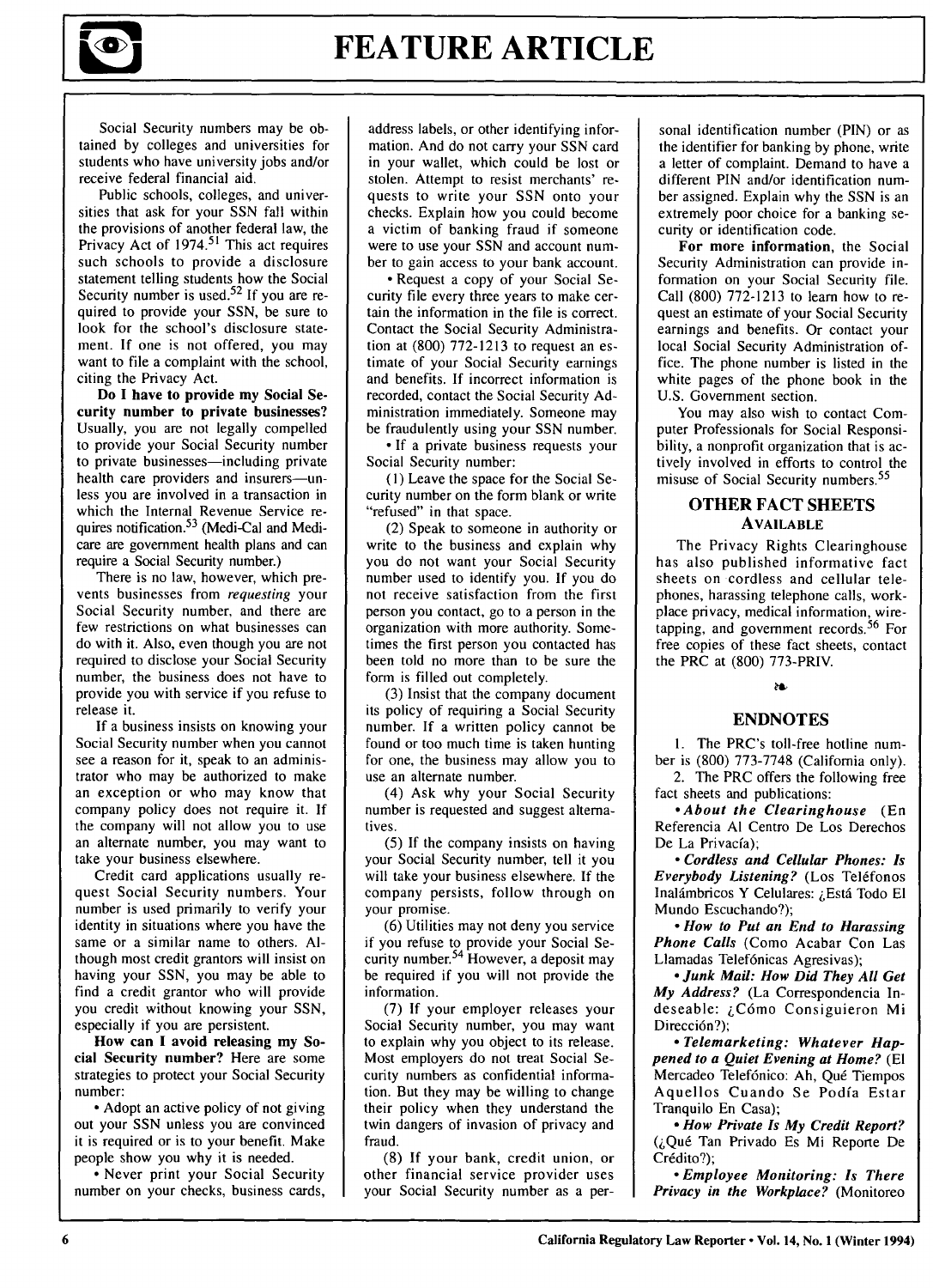

De Empleados: ¿Hay Privacía En Los Lugares De Trabajo?);

*- How Private Is My Medical Information?* (¿Qué Tan Privada Es La Informaci6n Contenida En Mi Historia Clinica?);

*- Wiretapping and Eavesdropping: Is There Cause for Concern?* **(El** Espionaje Telefónico: ¿Hay Razón Para Alarmarse?);

*- My Social Security Number: How* Secure Is It? (Su Número De Seguro Social: *¡*Qué Tan Seguro Está?);

*- From Cradle to Grave: Government Records and Your Privacy* (De La Cuna A La Tumba: Archivos Gubernamentales Y Su Privacia);

*- The Privacy Computer Bulletin* Board: User's Guide (Boletín Electrónico Computerizado De La Privacfa: Gufa Para El Usuario);

*- Privacy Reminder "Merchant Card"* (a business-sized card which indicates to merchants their limitations under California law regarding which personal information can be required when you write checks and pay by credit card) (hoja informativa acerca de las limitaciones impuestas a los comerciantes bajo la ley de California con respecto a cual tipo de información personal pueden solicitar cuando usted paga con cheque or tarjeta de crédito).

3. To access the PRC's BBS via direct dialing, dial via modem (619) 260- 4670; type 'c teetot' at the "local" prompt; type 'privacy' as the log-in; and follow the prompts.

If you have Internet access, Telnet to the PRC's BBS address at the command line 'telnet teetot.acusd.edu' and then follow the prompts.

4. The First Annual Report of the Privacy Rights Clearinghouse is available from the Center for Public Interest Law, University of San Diego School of Law, 5998 Alcald Park, San Diego, CA 92110-2492.

5. The Consumer Credit Reporting Agencies Act, Civil Code section 1785.3 *et seq.,* was significantly amended by AB 1629 (Peace) (Chapter 1194, Statutes of 1992), effective July 1, 1993.

6. For example, TRW offers a free credit report once a year. Other meaningful industry initiatives are now required under California law; *see id.*

7. Civil Code §§ 1785.13, 1785.18(c); **<sup>15</sup>**U.S.C. § 1681c.

8. Civil Code § 1785.11; 15 U.S.C. § 1681b.

9. Civil Code § 1785.22.

10. *See infra* discussion of junk mail. It should be noted that Equifax has voluntarily stopped selling lists of names to direct marketers; TRW has stopped as part of a settlement with the Federal Trade Commission; and TransUnion is appealing an **FTC** order requiring it to stop selling names to marketers.

**11.** Civil Code § 1785.11(c).

12. Contact *TRW's Mail Preference Service* at (800) 353-0809 or 901 N. International Parkway, No. 191, Richardson TX 75081. Contact *Equifax Options' Marketing Decision Systems* at (800) 219-1251 or P.O. Box 740123, Atlanta GA 30374-0123. Contact *TransUnion* at (800) 851-2674 or 555 West Adams St., 8th Floor, Chicago IL 60661.

13. Civil Code § 1785.20.5.

14. *Id.* at § 1785.10(d).

15. *Id.* at § **1785. 10.**

16. *See supra* note 12 for addresses

of the three major credit bureaus. 17. Civil Code § 1785.17(a)(1).

18. **Id.** at § 1785.17(b).

19. Id. at § 1785.15(b)(2).

20. Id. at § 1785.26.

21. Id. at § 1785.25(c).

22. Id. at § 1785 *et seq.*

23. 15 U.S.C. § 1681 *et seq.*

24. Civil Code § 1785.16(a).

25. **Id.** at § 1785.16(h).

26. Id. at § 1785.16(g).

27. **Id.** at § 1785.16(c). If information deleted from a consumer's file is reinserted, the credit reporting agency must "promptly" notify the consumer of the reinsertion in writing, and provide a toll-free number enabling the consumer to obtain more information about the reinsertion. *Id.*

28. Civil Code § 1786.16(a); **15** U.S.C. § 1681d.

29. Civil Code § 1786.16(b); **15** U.S.C. § 1681d.

30. For brochures on credit and banking, contact *Bankcard Holders of America,* 560 Herndon Parkway, Suite 120, Herndon, VA 22070; (703) **481** -1110; *Consumer Action,* 116 New Montgomery St., Suite 223, San Francisco, CA 94105; Complaint Referral Hotline (415) 777- 9635; TDD/voice (415) 777-9456; or the *Federal Trade Commission,* Public Reference, Washington D.C. 20580 (request the FTC's publications order form).

31. The major companies which compile street address directories are: *Haines* & *Company, Inc.,* Criss-Cross Directory, 2382 East Walnut Ave., Fullerton, CA 92631; *R.* L *Polk* & *Co.,* List Compilation & Development, 6400 Monroe Blvd., Taylor, MI 48180-1814; and *Rueben H. Donnelley Corp.,* 287 Bowman Ave., Purchase, NY 10577.

32. *See* 47 U.S.C. § 227; Business and Professions Code § 17511 *et seq.;* Public Utilities Code § 2871 *et seq.*

**33.** 47 U.S.C. **§** 227(c)(3).

34. *Id.* at **§** 227(a).

35. *See* Public Utilities Code **§§ 2872-74.** However, California may need to reconsider this law. On May 21, 1993, an Oregon federal court permanently enjoined the Federal Communications Commission from enforcing 17 U.S.C. **§**  $227(b)(1)(B)$ , a provision of the Telephone Consumer Protection Act which prohibited telemarketers from using an artificial or prerecorded voice to deliver some commercial messages to residential telephone lines without the consent of the called party. The court found that the restriction violates telemarketers' commercial speech rights protected by the first amendment. Moser, et al. v. Federal Communications Commission, 826 F. Supp. 360 (D. Or. 1993).

36. *See* Business and Professions Code **§ 17538.4.**

37. *Id.* at **§§** 17511.1, 17511.3.

38. While Post Office regulations do not allow it to the create mailing lists from addresses, the Post Office releases change of address cards to the National Change of Address (NCOA) system, a group of 25 companies which updates direct marketer, government, and credit bureau mailing lists with the new addresses.

39. Civil Code **§** 1748.12, added by Assembly Bill 609 (Cannella) (Chapter 622, Statutes of 1993).

40. For the addresses of TRW, Equifax, and TransUnion, *see supra* note 12.

41. National Demographics and Lifestyles, List Order Department, 1621 18th Street, Suite 300, Denver, Colorado 80202.

42. *See supra* note 31 for a list of the major companies which compile "street address directories."

43. Write to the following companies which compile mailing lists and ask that your name be removed: *R.L. Polk & Company,* List Compilation & Development, 6400 Monroe Blvd., Taylor, MI 48 180-1814; *Donnelley Marketing, Inc.,* Data Base Operations, 1235 "N" Ave., Nevada, IA 50201-1419; *Metromail Corp.,* List Maintenance, 901 West Bond, Lincoln, NE 68521; and *Database America,* Compilation Department, 100 Paragon Dr., Montvale, NJ 07645-0419.

44. For information on SJMA services, write to 3020 Bridgeway #150, Sausalito, CA 94965, or call (800) 827-5549.

Also, you can order the informative 16-page booklet "Stop Junk Mail Forever" by sending \$2.00 to Good Advice Press, P.O. Box 78, Elizaville, NY 12523.